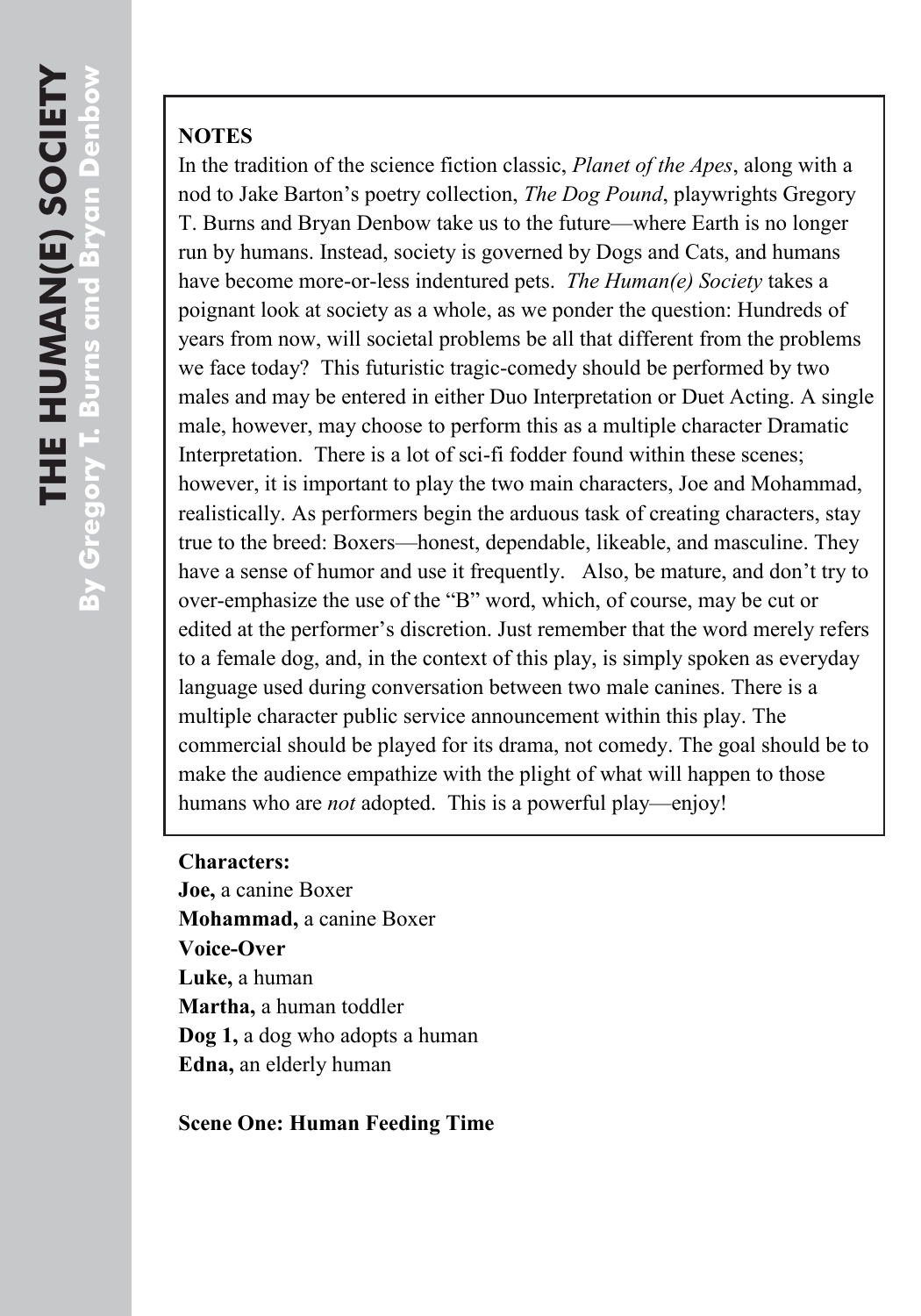**Joe:** *(Feeding the humans in their cages)* Here you go. That's a good boy. Come on. Don't be afraid. It's okay. I know you're scared, but there's no need to be afraid of me. I won"t bite. *(Calling humans to cages)* Ttt. Ttt. Ttt*. (Petting a human through a cage.)* Yes, that"s a good human—a *very* good human. *(To another human)* Ttt. Ttt. Ttt. Hey, Guy, you are so excited today. Yes, you are! Yes, you are! Yes, you"re a pretty human. Yes, you are! Such a pretty Guy! I brought you some food. Yes, I did. Yes, I did. Pretty Guy! Pretty boy!

**Mohamm ad:** Everything okay in there, Joe?

**Joe:** Yeah, I'm just finishing up feeding the lot for the night. Guy is so excited! I think I"m starting to get attached to this one. *(To Guy, the human)* Yes, I am. Yes, I am. *(To Mohammad)* It just irritates me. Why don"t dogs get these humans fixed or neutered? They just breed and breed ; and then they have to be euthanized, if they don't get adopted. It's not their fault. Homo sapiens just want to make us happy. They are so innocent, so trusting, and so cute. **Mohamm ad:** That may be well and true, but some of those Homo sapiens are pretty finicky eaters . And a lot of those homos seem scared to death. **Joe:** Of course , they"re scared. I would be, too.

**Mohammad:** They just have to get use to horrible food! I wish we could give them something better. More vegetable s and stuff, things they crave.

**Joe:** Well, they better get used to it. Human shelters don't receive the state funding like they used to. The food is horrible, but at least they get a meal. It has to better than scavenging on the streets.

**Mohammad:** That's for sure. The economy's a mess. I'm telling ya. Ever since they cut everyone's wages by 14%, Lola's been after me to get a second job. With her hoity -toity French family always finding ways to point out how *their breed* is better than mine, the bitch is always wanting me to go out and buy the best of everything, ya know? She's a wonderful, loving bitch, don't get me wrong, but she is a little spoiled sometimes.

**Joe:** Well, that's what you get for marrying a Poodle.

**Mohammad:** I love her, Joe. I really do, but she's just so spoiled, you know? I mean, it's not enough to have a matching set of dog bowls when her family comes over—*noooo*. Now we have to use the best bowls all the time, not just for special occasions. And the way she runs up our credit cards is almost unnatural. I'm telling ya, Joe. It's a homo eat homo world out there, my friend; a homo eat homo world. *(To Guy, the human)* You wouldn"t do that! Would